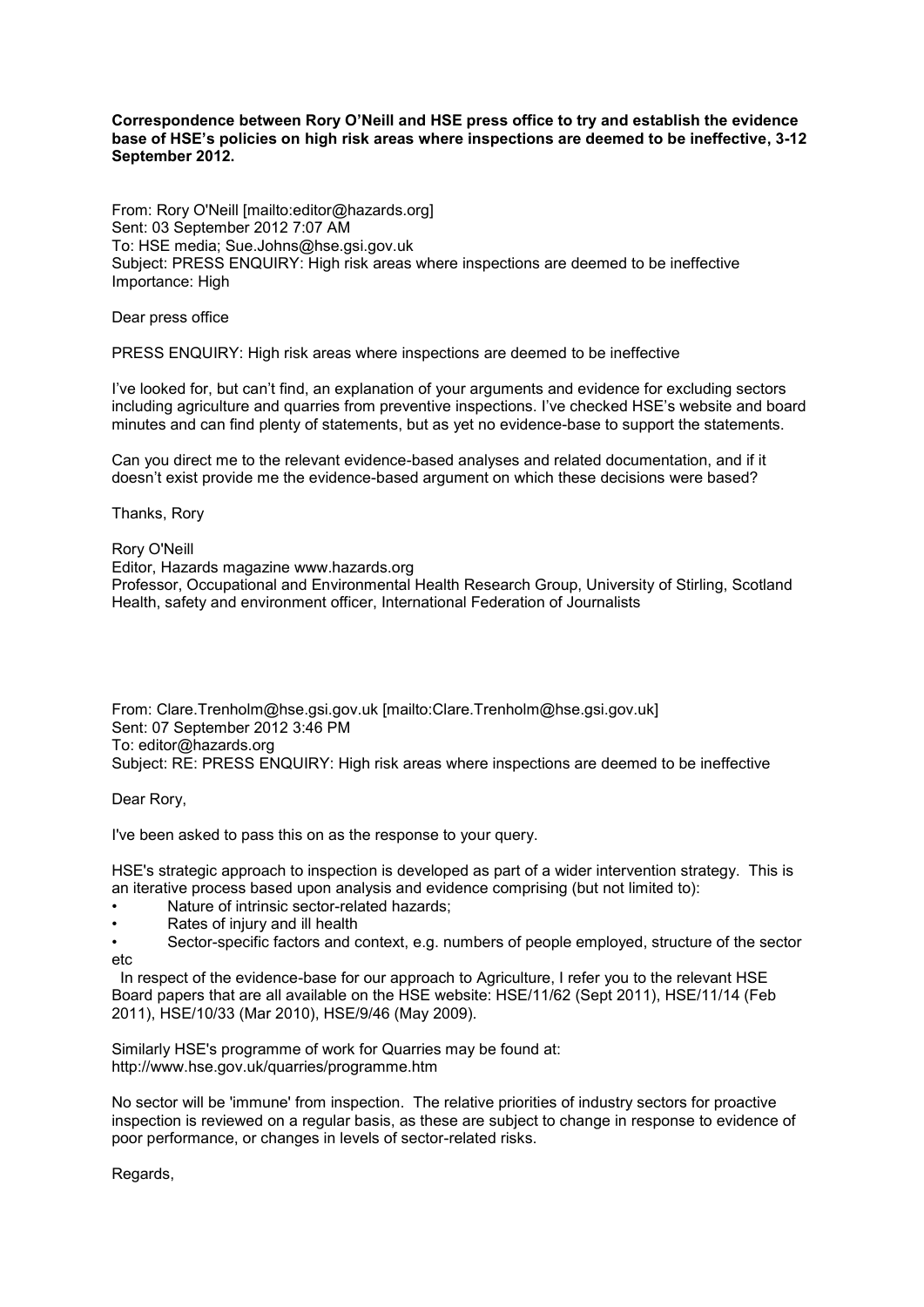## Clare

Clare Trenholm MCIPR | Senior Press Officer | Health and Safety Executive  $\Box$  Tel - 0151 951 4974 | VPN - 523 4974 | Out of hours (6pm - 8.30am) - 0151 922 1221 | Mob -07507 838 053 □Health and Safety Executive, 5N.3 Redgrave Court, Merton Road, Bootle, Merseyside L20 7HS

From: Rory O'Neill [mailto:editor@hazards.org] Sent: 08 September 2012 11:39 AM To: Clare.Trenholm@hse.gsi.gov.uk Cc: Sue.Johns@hse.gsi.gov.uk Subject: RE: PRESS ENQUIRY: High risk areas where inspections are deemed to be ineffective Importance: High

Seriously? This is pretty poor. At the end I will refer you back to the original question, "an explanation of your arguments and evidence for excluding sectors including agriculture and quarries from preventive inspections", to which you have not responded in any part.."

A referral to a sequence of unsupported statements provides neither argument nor evidence.

With regard to the off topic information you did provide, I said I'd found "plenty of statements", but not the evidence supporting them. Neither did I limit my request to particularly sectors, but your response is entirely restricted to agriculture and quarries, but provides no evidence in either case. Each source lists what HSE is doing, but does not provide evidence why it has abandoned inspection in favour of these approaches, for which it provides little evidence of success. I have incidentally got more relevant HSE and government statements in my file. These too do not include arguments or evidence.

On the particulars of the information provided, all you've done is sent a series of links confirming you've done what I said you'd done. None of it provides evidence that inspection or a combination of inspection supplemented by the new approaches would be a more efficacious option.

• The September 2011 board paper has a note the board had previously "endorsed HSE's riskbased approach to inspection and its proactive approach to improving compliance." This isn't evidence.

• The February 2011 board paper makes no reference to inspection or evidence why you might deem it ineffective in agriculture.

• The March 2010 paper says "Following previous analysis, we believe that communications, rather than reliance on inspection and enforcement, is the most effective and cost effective method of intervening with the industry." This is not evidence, it is just another statement. The Annex 2 contains this: "Analysis carried out by the Sector in 2003/04 suggested that while HSE's inspection-based regulatory approach might be effective in larger enterprises and industries with clearly defined management structures, it was neither effective nor cost effective in tackling an industry such as agriculture characterised by micro-businesses, self-employment and family enterprises. This analysis has continued to underpin HSE's strategic approach to the industry." Again, that is not evidence, it is a statement referring to a decade old source. It is entirely possible the findings are no longer valid and HSE's interpretation of the research is not one I or other independent observers would share. It goes on to say: "Proactive inspection in agriculture has progressively declined in recent years following internal analysis which suggested it was not the most effective intervention approach given the structure of the industry." What internal analysis? If this is the basis of your case, why haven't you provided this evidence?

• The May 2009 again repeats HSE step back from inspections, noting: "HSE has recognised for sometime that proactive inspection does not represent a cost-effective means of intervention to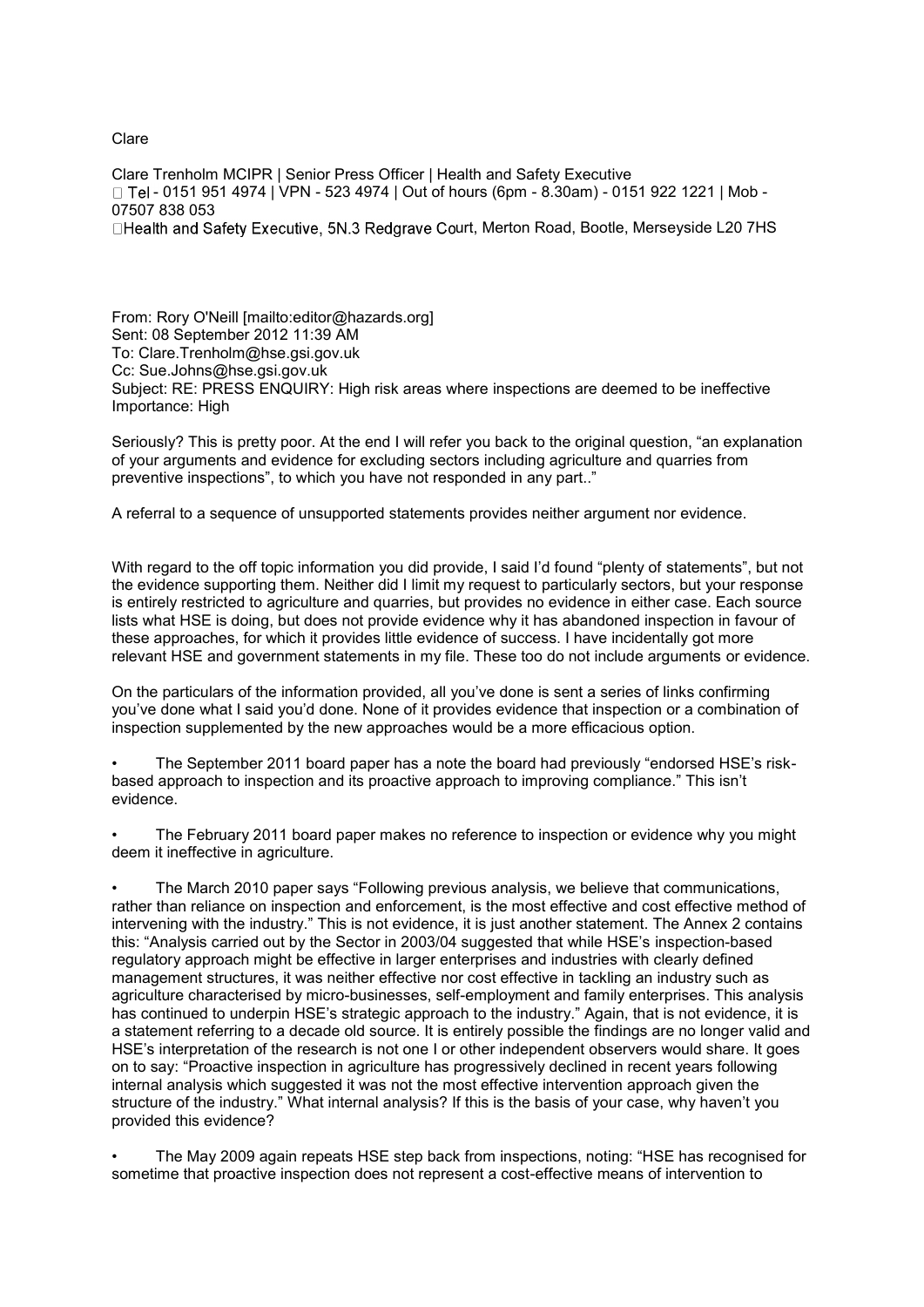improve and sustain standards of health and safety in a large part of the industry, particularly for the self-employed family farms. Instead it has used a communications led approach." In Annex 3 it adds: "Proactive inspection is not thought to represent a cost-effective means of intervention to improve and sustain standards of health and safety for the self-employed and family farms." These again are unsupported statements.

The quarries link provides no evidence of anything, just a statement or what HSE is doing.

So, I refer you back to the original question which is not limited to agriculture or quarries, but request a response on HSE's inspection priorities overall:

I've looked for, but can't find, an explanation of your arguments and evidence for excluding sectors including agriculture and quarries from preventive inspections. I've checked HSE's website and board minutes and can find plenty of statements, but as yet no evidence-base to support the statements.

Can you direct me to the relevant evidence-based analyses and related documentation, and if it doesn't exist provide me the evidence-based argument on which these decisions were based?

If you could answer the question I asked, it would be appreciated. Thanks, Rory

\_\_\_\_\_\_\_\_\_\_\_\_\_\_\_\_\_\_\_\_\_\_\_\_\_\_\_\_\_\_\_\_\_\_\_\_\_\_\_\_

From: Rory O'Neill [mailto:editor@hazards.org] Sent: 10 September 2012 10:33 To: Clare Trenholm; Sue Johns Subject: FW: PRESS ENQUIRY: High risk areas where inspections are deemed to be ineffective Importance: High Morning Clare… can you confirm this is being dealt with? Thanks, Rory

From: Clare.Trenholm@hse.gsi.gov.uk [mailto:Clare.Trenholm@hse.gsi.gov.uk] Sent: 10 September 2012 10:36 AM To: editor@hazards.org; Sue.Johns@hse.gsi.gov.uk Subject: RE: PRESS ENQUIRY: High risk areas where inspections are deemed to be ineffective

Hi Rory,

Your queries have been dealt with, but the people I need to discuss it with are all unavailable today so I will not be able to get back to you today. Apologies. I'll progress it as fast as I can.

Thanks,

Clare

Clare Trenholm MCIPR | Senior Press Officer | Health and Safety Executive  $\Box$  Tel - 0151 951 4974 | VPN - 523 4974 | Out of hours (6pm - 8.30am) - 0151 922 1221 | Mob -07507 838 053 □Health and Safety Executive, 5N.3 Redgrave Court, Merton Road, Bootle, Mersevside L20 7HS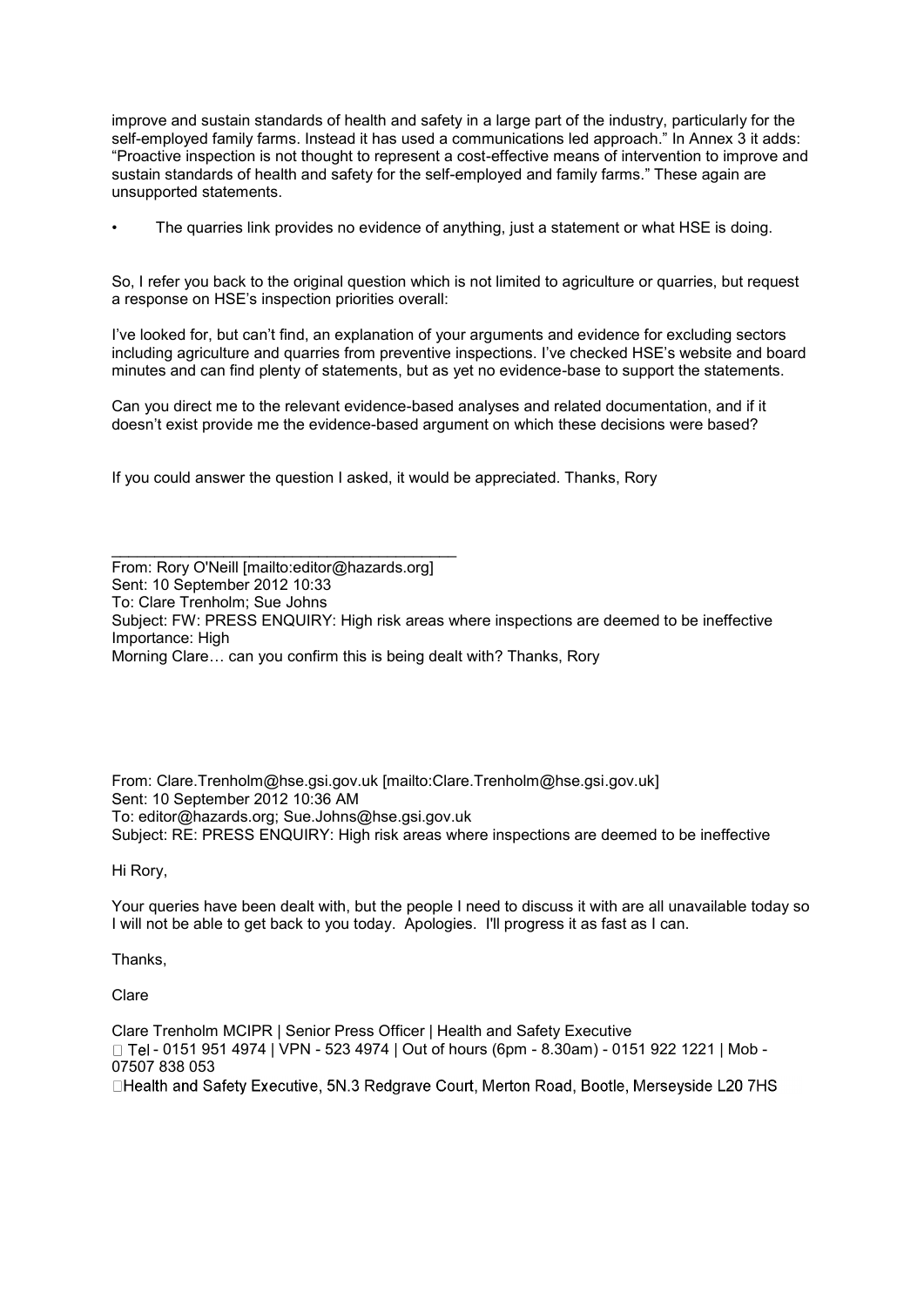**From:** [Sarah-Dean.Kelly@hse.gsi.gov.uk](mailto:Sarah-Dean.Kelly@hse.gsi.gov.uk) [\[mailto:Sarah-Dean.Kelly@hse.gsi.gov.uk\]](mailto:[mailto:Sarah-Dean.Kelly@hse.gsi.gov.uk]) **Sent:** 11 September 2012 6:32 PM **To:** [editor@hazards.org](mailto:editor@hazards.org) **Subject:** recent correspondence

Dear Rory,

I am aware that you have made enquiries on a couple of matters with HSE Press Office recently and thought it worth bringing our responses together into one email for ease of reference.

### **1) 'High risk areas where inspection is deemed to be ineffective' 08 September**

You have already been given this response but here it is again. HSE's strategic approach to inspection is developed as part of a wider intervention strategy. This is an iterative process based upon analysis and evidence comprising (but not limited to):

- Nature of intrinsic sector-related hazards;
- Rates of injury and ill health
- Sector-specific factors and context, e.g. numbers of people employed, structure of the sector etc

In respect of the evidence-base for our approach to Agriculture, I refer you to the relevant HSE Board papers that are all available on the HSE website: HSE/11/62 (Sept 2011), HSE/11/14 (Feb 2011), HSE/10/33 (Mar 2010), HSE/9/46 (May 2009). Similarly HSE's programme of work for Quarries may be found at: <http://www.hse.gov.uk/quarries/programme.htm>

No sector will be 'immune' from inspection. The relative priorities of industry sectors for proactive inspection is reviewed on a regular basis, as these are subject to change in response to evidence of poor performance, or changes in levels of sector-related risks.

**From:** Rory O'Neill [\[mailto:editor@hazards.org\]](mailto:[mailto:editor@hazards.org]) **Sent:** 11 September 2012 20:21 **To:** Sarah-Dean Kelly; Sue Johns; Kevin Myers; Geoffrey Podger **Cc:** Clare Trenholm; Jill Inglis **Subject:** RE: recent correspondence **Importance:** High

Sue …. Have you seen this? We both know what Sarah means, and it has little to do with an honest response to responsible inquiries. It can't be that difficult to answer simple questions, simply put, on matters underpinning HSE's enforcement approach – so once more I am asking that HSE answer them, and here's why.

Answer 1 reiterates a nonsensical none response to a genuine press enquiry in the public interest. I did not ask for or want an unsubstantiated statement, I asked – twice – for the evidence to support it.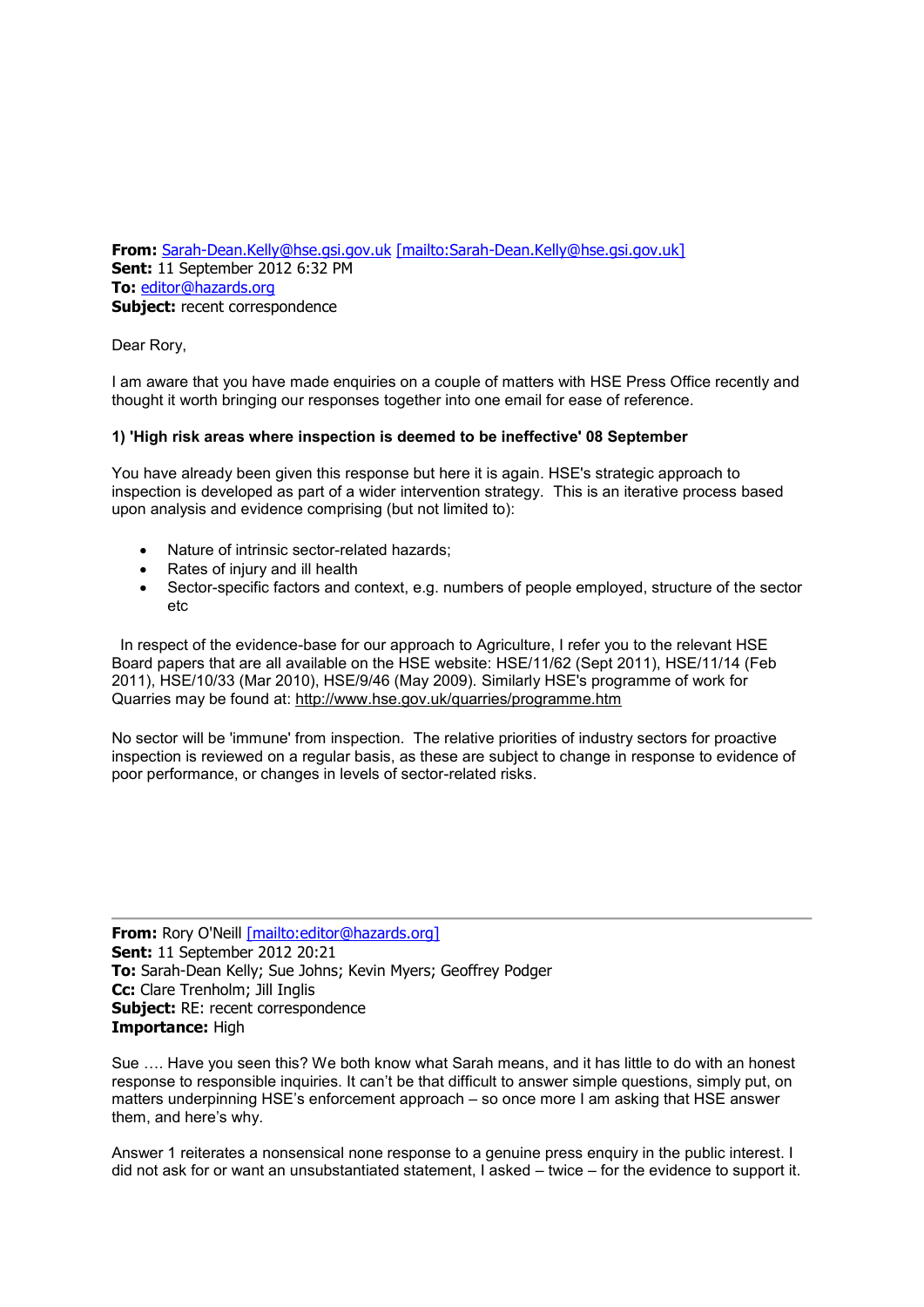If HSE cannot provide this evidence, I would like it to say so. In earlier correspondence I took the trouble to spell out why the statements provided (twice) did not provide evidence. The closest the HSE board papers get to evidence is one reference to an internal 2004 source on one sector, which could easily be wholly irrelevant today. And you didn't provide that source material either.

I have information from within HSE that answer 2 does not reflect the discussions within HSE on this issue (and can substantiate this), so either it is Sarah's unfounded and unresearched opinion or a bad faith response. I don't care which, but I do want an honest answer to the question.

Thank you, Rory

**From:** Sarah-Dean.Kelly@hse.gsi.gov.uk [mailto:Sarah-Dean.Kelly@hse.gsi.gov.uk] **Sent:** 12 September 2012 1:31 PM **To:** editor@hazards.org **Subject:** RE: recent correspondence

Rory,

You have your answers below.

Best wishes,

#### **Sarah Dean Kelly MCIPR | Head of Corporate Communications | Health and Safety Executive**

*I am available on my mobile when out of the office.*

Tel 0151 951 4147 | Mobile 07773 767063 | Fax 0151 951 4884 | [www.hse.gov.uk](http://www.hse.gov.uk/)

Health and Safety Executive, 5N.3 Redgrave Court, Merton Road, Bootle, Merseyside L20 7HS

# **From:** Rory O'Neill [\[mailto:editor@hazards.org\]](mailto:[mailto:editor@hazards.org]) **Sent:** 12 September 2012 1:58 PM **To:** [Sarah-Dean.Kelly@hse.gsi.gov.uk;](mailto:Sarah-Dean.Kelly@hse.gsi.gov.uk) [Sue.Johns@hse.gsi.gov.uk;](mailto:Sue.Johns@hse.gsi.gov.uk) [Geoffrey.Podger@hse.gsi.gov.uk;](mailto:Geoffrey.Podger@hse.gsi.gov.uk) [kevin.myers@hse.gov.uk](mailto:kevin.myers@hse.gov.uk) **Subject:** RE: recent correspondence

Thank you Sarah. I don't in fact have my answers, I just have your response. But I think I get it.

HSE is pursuing a deregulatory policy including exempting the great majority of workplaces from preventive proactive inspections without any apparent supporting evidence – certainly none it will produce - purely on the instruction of government ministers and in direct contravention of its legally prescribed functions. Further HSE is claiming the approach is supported by evidence it refuses to produce, so is either lying or withholding documentation corroborating its claims.

I'd also like you, Sue, copied in, to look at the behaviour of your communications department. HSE is a publicly funded and supposedly publicly accountable body, and that includes respecting the entirely proper public interest requests of journalists.

News management and dishonest damage limitation might be acceptable coming from Burson Marsteller, but is pretty shoddy paid for by the public purse.